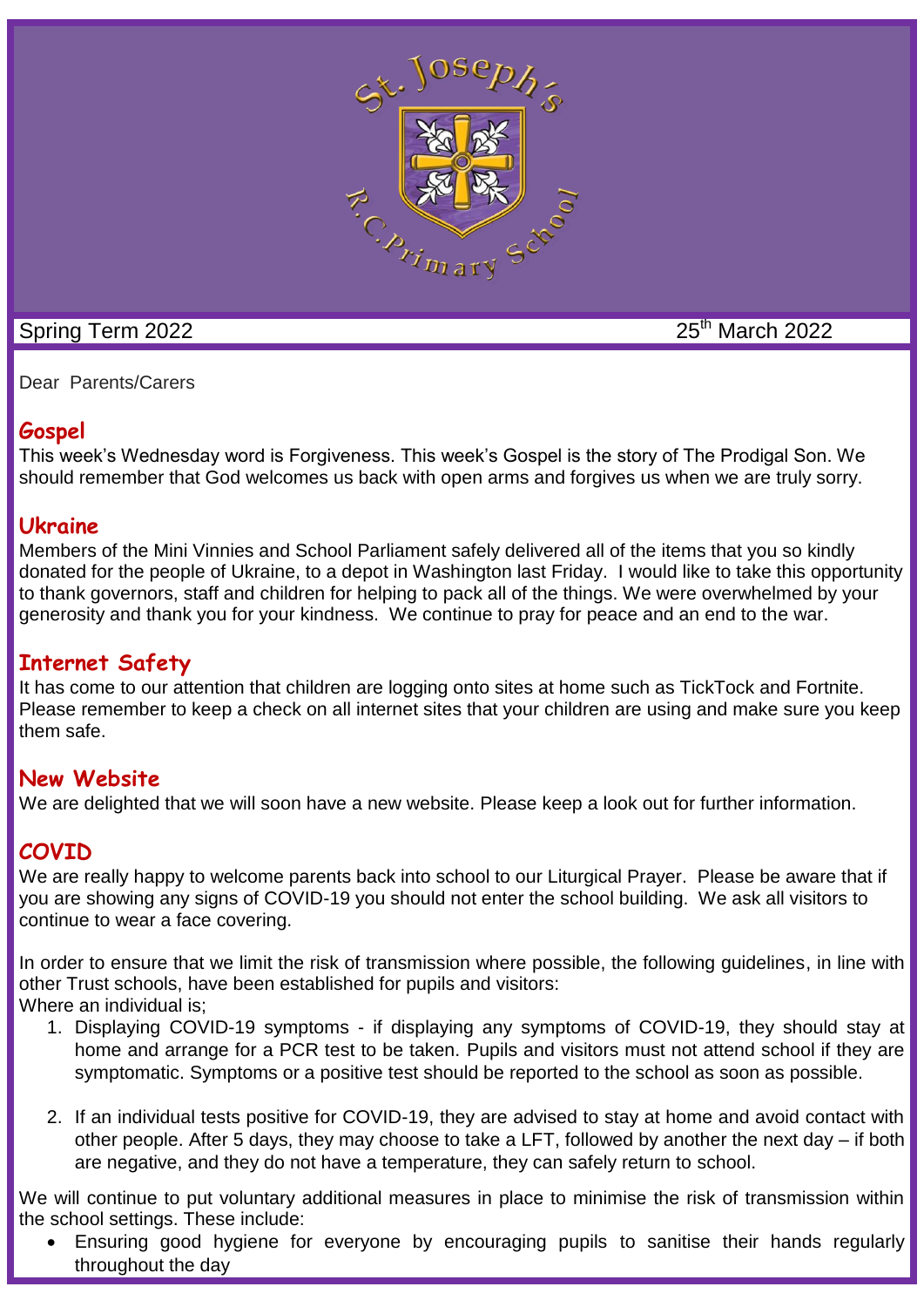- Maintaining proper cleaning regimes
- Keeping occupied spaces well ventilated
- Following Public Health advice on testing, self-isolation and managing confirmed cases of COVID-19

#### **Jewellery**

For health and safety reasons, we have a no jewellery policy; only watches are permitted to be worn. Any earrings, bracelets, rings etc. must be left at home.

## **School Uniform**

We pride ourselves at St Josephs in being a very special place and achieving better than our best. Please ensure that your child is wearing the correct uniform, including a tie from Year 1 upwards. Thank you

### **Attendance and House Points**

Last week's attendance and House Points:

| <b>Last Weeks Attendance</b> |      |                         |                                   |      |
|------------------------------|------|-------------------------|-----------------------------------|------|
| <b>Reception</b>             | 91.3 |                         | <b>Position House Name Points</b> |      |
| Class 1                      | 94.0 |                         | <b>St Alphonsa</b>                | 5008 |
| Class <sub>2</sub>           | 98.3 |                         |                                   |      |
| Class 3                      | 91.0 | $\overline{\mathbf{2}}$ | <b>St Bede</b>                    | 4758 |
| Class 4                      | 92.0 | 3                       | <b>St Lorenzo</b>                 | 4621 |
| Class <sub>5</sub>           | 91.9 |                         |                                   |      |
| Class <sub>6</sub>           | 97.3 | 4                       | <b>St Teresa</b>                  | 4128 |

#### **Safeguarding is Everyone's Responsibility**

Any concerns about safeguarding should be reported to our designated safeguarding lead, Miss Brown or the deputy designated safeguarding leads Mrs Toward, Mrs Forbister, Miss Forbister and Mrs Teasdale. Ask at the school office if you would like a paper copy of the safeguarding policy. All of our Safeguarding policies are available on our school website.

## **Car parking**

Please help us by not using the turning circle as a car park – it is a **drop off only area**. Please use the church car park.

#### **Bikes and Scooters**

It has come to our attention that some of our pupils and parents/carers are riding/scooting on the school grounds. I would like to remind you that, for the wellbeing of our staff, pupils, parents and visitors please dismount and walk with your bike/scooter whilst on the school site.

## **Weekend Mass Times**

St. Joseph's Church: Saturday Vigil 5:30 pm Sunday Morning 9:30 am St. Patrick's Church: Sunday 9.30am St. Anne & Holy Family Church: Sunday 11.00am

#### **Twitter**

Please remember to join in our Twitter account if you have not already done so.

@StJosephsSR46HY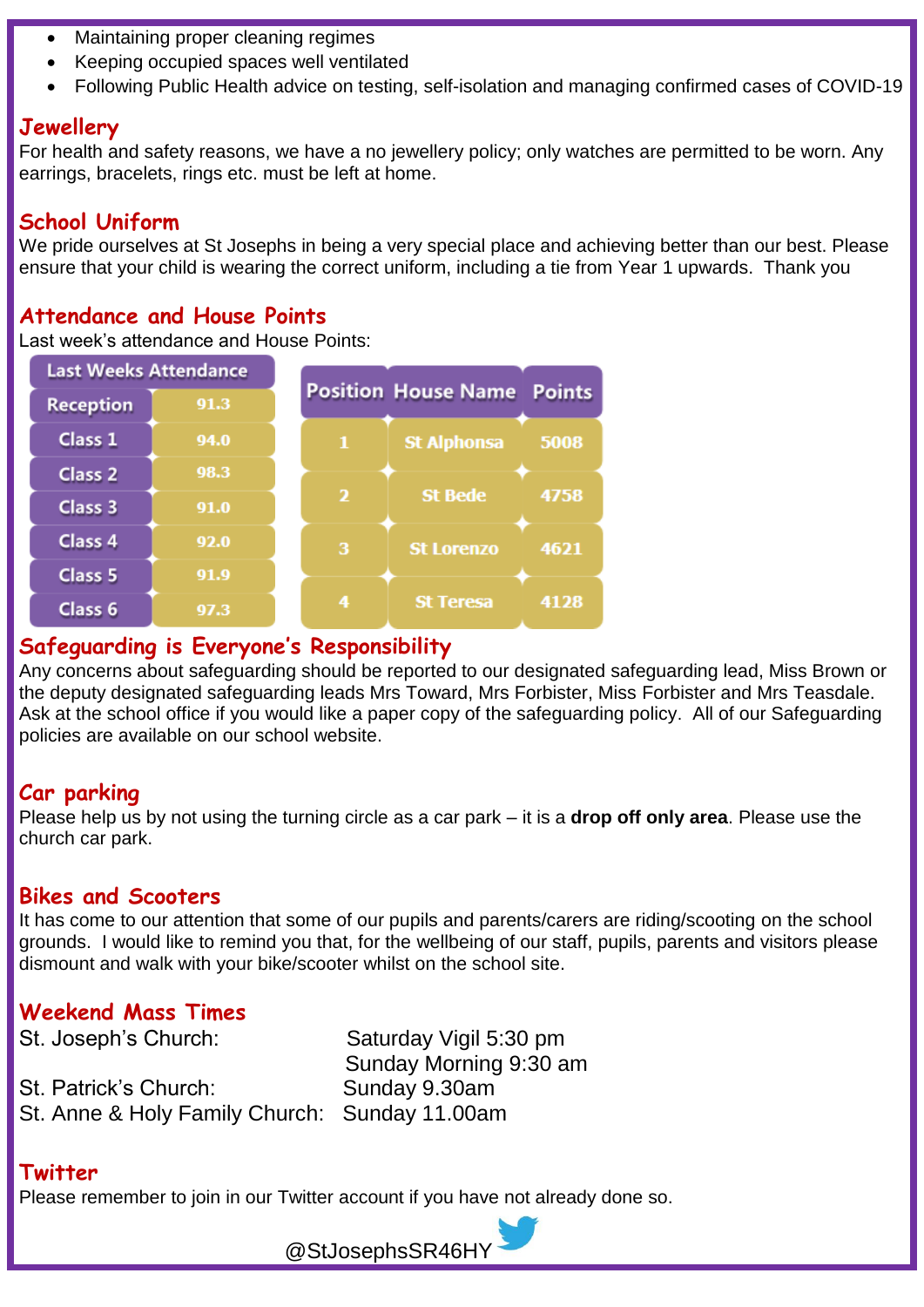| <b>Upcoming Events</b>                                                                                                                                                                                                                                              |                                                                                                                                                                                                                                                                                                                                                                                                                                                                                                                                                                                     |  |  |  |
|---------------------------------------------------------------------------------------------------------------------------------------------------------------------------------------------------------------------------------------------------------------------|-------------------------------------------------------------------------------------------------------------------------------------------------------------------------------------------------------------------------------------------------------------------------------------------------------------------------------------------------------------------------------------------------------------------------------------------------------------------------------------------------------------------------------------------------------------------------------------|--|--|--|
| <b>March 2022</b><br>$30th$ March                                                                                                                                                                                                                                   | Year 1 Road Safety Programme continues                                                                                                                                                                                                                                                                                                                                                                                                                                                                                                                                              |  |  |  |
| <b>April 2022</b><br>$4^{th} - 8^{th}$ April<br>4 <sup>th</sup> April<br>5 <sup>th</sup> April<br>6 <sup>th</sup> April<br>$6th$ April<br>6 <sup>th</sup> April<br>7 <sup>th</sup> April<br>7 <sup>th</sup> April<br>7 <sup>th</sup> April<br>8 <sup>th</sup> April | School Holy week<br>Year 1 Palm Sunday Liturgy<br>School Nurse talking to each class about Dental Health<br>Year 3 Last Supper Liturgy at 2.45pm in school<br>Year 1 Road Safety Programme<br>4 KS1 children attending a Maths Challenge with Trust<br>World Health Day.<br>Year 5 Stations of the Cross<br>Year 1 Superheroes Workshop (rearranged)– please login to ParentPay for more<br>information, to give consent, and make payment.<br>Year 6 Visit to Nissan - Monozukuri Caravan Event <i>please login to ParentPay for</i><br>more information and to give your consent. |  |  |  |
| 11 <sup>th</sup> April - 22 <sup>nd</sup> April 2022 Easter Holidays                                                                                                                                                                                                |                                                                                                                                                                                                                                                                                                                                                                                                                                                                                                                                                                                     |  |  |  |
| 27 <sup>th</sup> April<br>28 <sup>th</sup> April                                                                                                                                                                                                                    | Year 1 Road Safety Programme<br>Year 5 visit to Centre for Life - please login to ParentPay to give consent, advise<br>school whether your child would like a packed lunch and to make payment                                                                                                                                                                                                                                                                                                                                                                                      |  |  |  |
| <b>May 2022</b>                                                                                                                                                                                                                                                     |                                                                                                                                                                                                                                                                                                                                                                                                                                                                                                                                                                                     |  |  |  |
| $2^{nd}$ May<br>$9^{th} - 13^{th}$ May<br>$17th$ May<br>$20th$ May<br>$23^{\text{rd}}$ May                                                                                                                                                                          | Bank holiday. School Closed<br>Key Stage 2 SATs week<br>School Nurse visit - Emotional Heath and Resilience Year 4 and Year 6<br>Y6 at Empire Theatre to see Billionaire Boy- <i>please login to ParentPay for more</i><br>information, to give consent and to make payment<br>School Nurse - Safety - Year 2 and Year 3                                                                                                                                                                                                                                                            |  |  |  |
|                                                                                                                                                                                                                                                                     | 30 <sup>th</sup> May – 3 <sup>rd</sup> June 2022 Summer Half Term Holidays                                                                                                                                                                                                                                                                                                                                                                                                                                                                                                          |  |  |  |
| <b>June 2022</b>                                                                                                                                                                                                                                                    |                                                                                                                                                                                                                                                                                                                                                                                                                                                                                                                                                                                     |  |  |  |
| $10^{th}$ June                                                                                                                                                                                                                                                      | Year 1- Year 6 Maths Event. )– please login to ParentPay for more<br>information, to give consent, and make payment.                                                                                                                                                                                                                                                                                                                                                                                                                                                                |  |  |  |
| $15th$ June<br>$20^{th}$ June – 1 <sup>st</sup> July<br>22 <sup>nd</sup> June<br>$27th$ June<br>$29th$ June<br>29 <sup>th</sup> June                                                                                                                                | Year 5 Puberty talk with the School Nurse<br><b>Sports and Fitness Fortnight</b><br>Nursery - Year 6 Healthy Lifestyle Sessions and Key Stage 2 Smoothie Bike<br>Nursery and reception Sports Day<br>Year 1- Year 6 Sports Day<br>KS2 Maths Challenge with the Trust                                                                                                                                                                                                                                                                                                                |  |  |  |
| <b>July 2022</b>                                                                                                                                                                                                                                                    |                                                                                                                                                                                                                                                                                                                                                                                                                                                                                                                                                                                     |  |  |  |
| $4^{th} - 8^{th}$ July<br>$12^{th}$ July<br>$15th$ July<br>$20th$ July<br>22 <sup>nd</sup> July                                                                                                                                                                     | Year 5 Bikeability<br>Summer Music Soiree 6pm in school<br>School reports<br>Leavers Assembly and Presentation 9am<br>School closed for Jubilee Holiday                                                                                                                                                                                                                                                                                                                                                                                                                             |  |  |  |
|                                                                                                                                                                                                                                                                     | 25 <sup>th</sup> July School is closed for the Summer Holidays and reopens to the children on 7 <sup>th</sup> September 2022.                                                                                                                                                                                                                                                                                                                                                                                                                                                       |  |  |  |